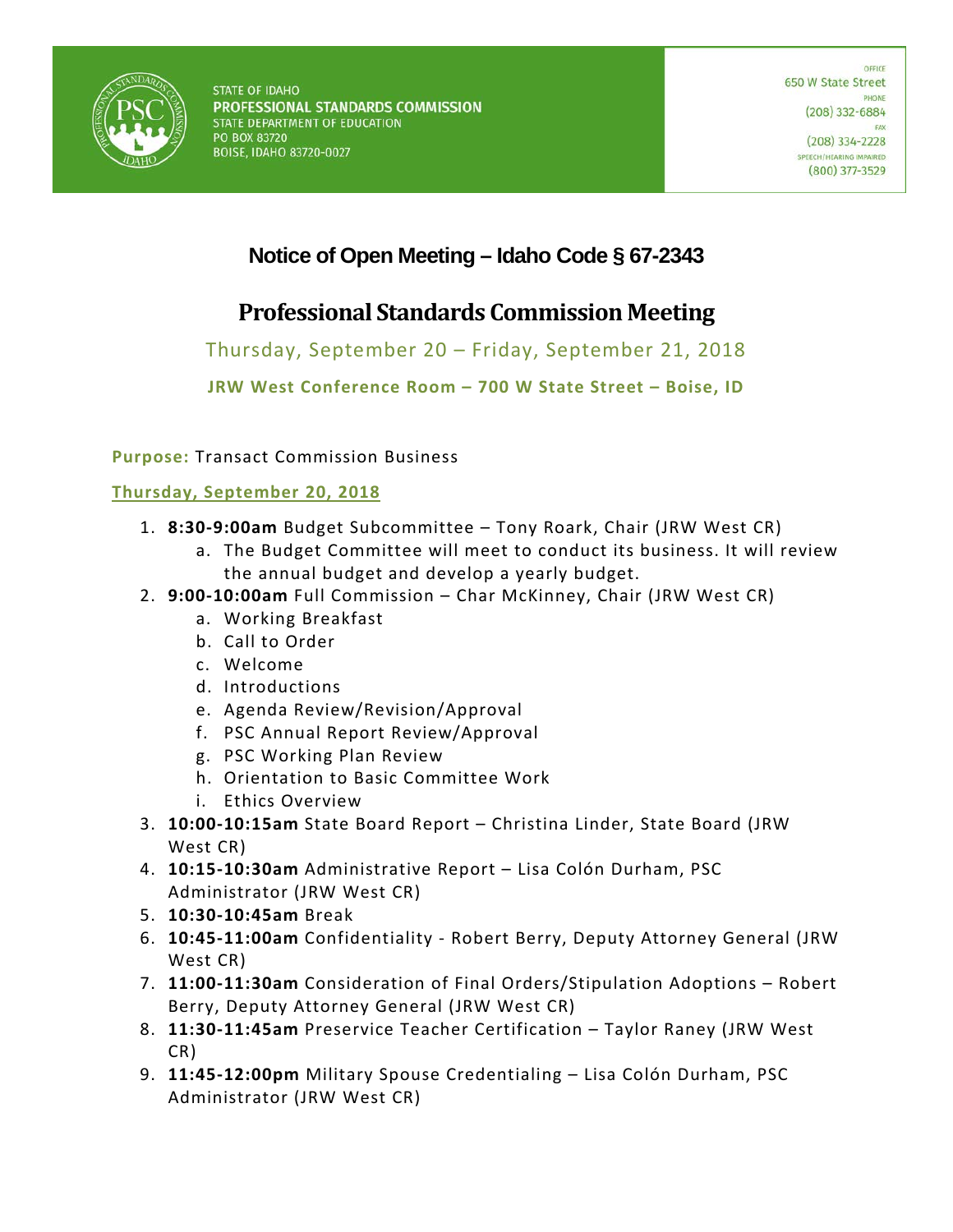#### 10.**12:00-5:00pm** Committee Work

- a. *Standards* **–** Jennifer Snow, Chair (JRW West CR)
	- i. The Standards Committee will meet to conduct its business. It will develop recommendations for preservice educator standards; develop and/or maintain standards and review processes for educator preparation programs; develop recommendations to the PSC for educator certificate and endorsement requirements.
- b. *Authorizations*  Elisa Saffle, Chair (LBJ Executive CR)
	- i. The Authorizations Committee will meet to conduct its business. It will consider approval of alternate authorizations to teach, administrate, or provide pupil services; review policies and procedures for alternative authorizations; review the development and publishing of certification reports as needed.
- c. *Executive*  Char McKinney, Chair (LBJ Lewis and Clark CR)
	- i. The Executive Committee will meet to conduct its business. It will consider whether probable cause exists in ethics cases presented to it, review any counteroffers to proposed stipulations, and address other matters delegated to it.
- 11.**12:00pm** Working Lunch (Box lunches will be available in the JRW West Conference Room for you to pick up and take back to your committee meetings).

### **Friday, September 21, 2018**

- 1. **8:00-8:15am** Full Commission Char McKinney, Chair (JRW West CR) a. Morning refreshments: Approval of June 21-22, 2018 Meeting Minutes
- 2. **8:15am-8:45am** Travel Reimbursement Training Andrea Capdeville, Financial Specialist (JRW West CR)
- 3. **8:45-10:15am** Reports (JRW West CR)
	- a. Authorizations Report Elisa Saffle, Chair (JRW West CR)
	- b. Budget Committee Report Tony Roark, Chair (JRW West CR)
	- c. Standards Committee Report Jennifer Snow, Chair (JRW West CR)
	- d. Executive Committee Report Char McKinney, Chair (JRW West CR)
	- e. Leadership Team Report Char McKinney, Chair (JRW West CR)
- 4. **10:15-10:30am** Break
- 5. **10:30-11:00** Consideration of Final Orders/Stipulation Adoptions Robert Berry, Deputy Attorney General (JRW West CR)
- 6. **11:00-11:15am** Old Business Char McKinney, Chair (JRW West CR)
	- a.
	- b.
- 7. **11:15-11:30am** New Business Char McKinney, Chair (JRW West CR)
- 8. **11:30-12:00pm** Communication Plan Taylor Raney (JRW West CR)
- 9. **12:00pm** Adjournment of Full Commission Meeting
- 10.**12:00-1:00pm** Lunch